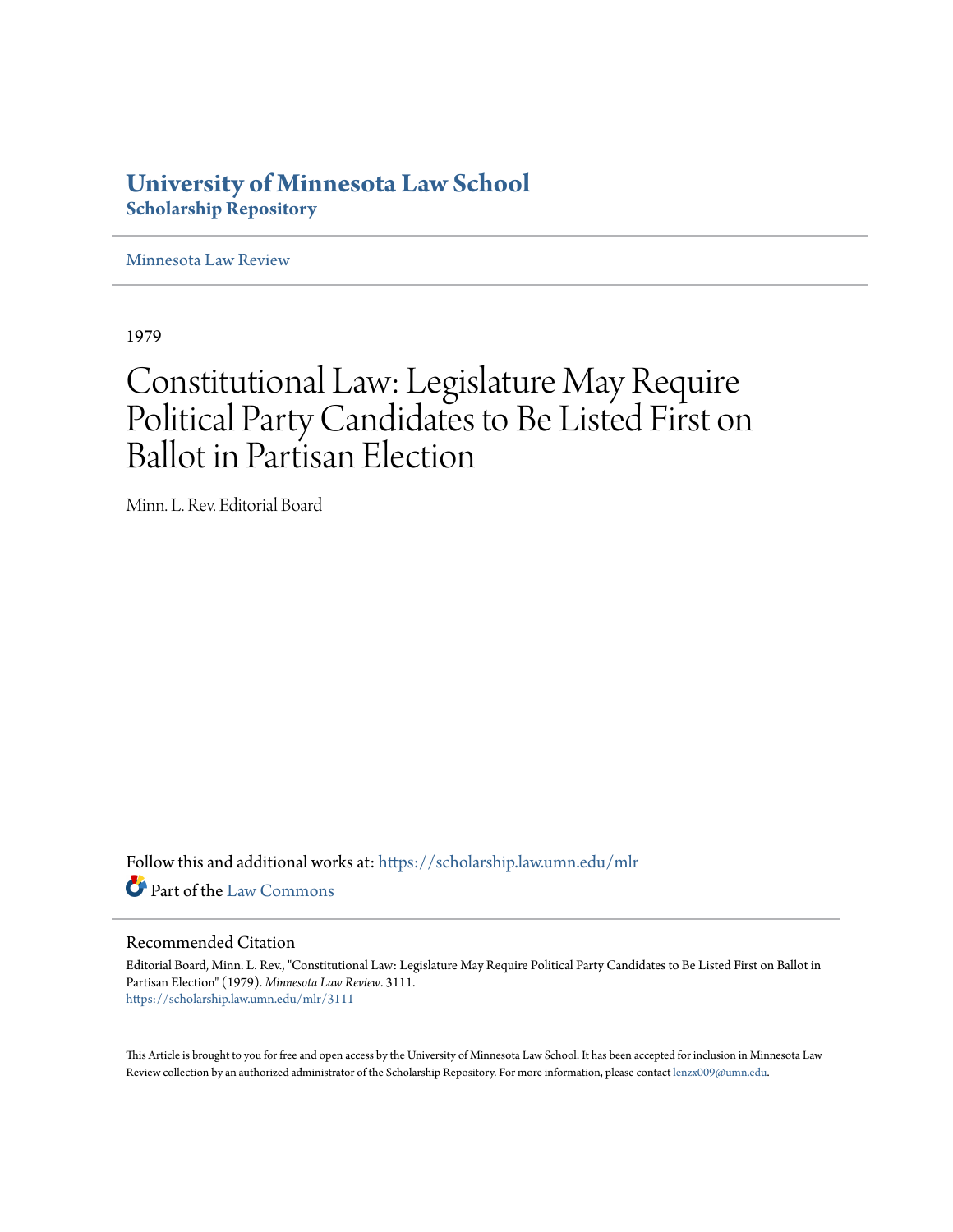## **Constitutional Law: Legislature May Require Political Party Candidates to Be Listed First on Ballot in Partisan Election**

Charles Berg, a state senator, planned to run for reelection in **1976.** Under the terms of a Minnesota statute,' the names of political party nominees were listed on the ballot before those of independent candidates.' Berg, an independent candidate, challenged the ballot position statute3 on the ground that, **by** denying independent office seekers benefits allegedly accruing to those listed at the top of the ballot,' the statute violated the equal protection provision of the fourteenth amendment. The Minnesota Supreme Court affirmed the trial court's determination that the statute was constitutional, *holding* that the possibility of "positional bias" in a partisan election was not an infringement of the right to vote sufficient to require strict scru-

2. *Id.:* "At the general election, and in the case of partisan offices only, the names of candidates nominated **by** petition shall follow those of candidates nominated at primaries in the order in which the petitions are filed."

**3.** Originally, the suit included several candidates of the Republican Party (known in Minnesota as the Independent-Republican Party; see Shaw v. Johnson, 247 **N.W.2d 921, 922** n.1 (Minn. **1976))** who objected to another statutory provision that required a candidate of the party receiving the largest vote in the preceding general election to be listed first on the ballot. At the time of suit this would have meant that the candidates **of** the Democratic Party (known in Minnesota as the Democratic-Farmer-Labor Party; see Holmes v. Holm, **217** Minn. 264, **267,** 14 **N.W.2d 312,** 314 **(1944))** would be listed first. Before the lower court decision, however, the legislature amended the law to provide that the candidates of the party with the lowest previous vote be listed first. Act of April **9, 1976,** ch. 224, § **3, 1976** Minn. Laws **828** (codified at **MINN. STAT. 203A.33(4) (1978)).** As a result, the Independent-Republican Party as plaintiff-intervenor, and the Independent-Republican candidates, were voluntarily dismissed from the suit. Ulland v. Growe, **262 N.W.2d** 412, 413 n.1, 413-14 (Minn.), cert. *denied,* 436 **U.S. 927 (1978).**

4. While the "top" of the ballot is reasonably clear for paper ballots, the meaning of that term is less apparent as applied to voting machines. Minnesota Statutes section **203A.33(4) (1978)** clarifies this **by** providing that "[for] voting machines, 'first name printed for each office' means the position nearest the top or farthest left, whichever applies."

Generally, the first ballot position is considered to be advantageous, whether "first" means the ballot position at the top when the candidates' names are arranged in vertical columns, the ballot position at the far left when the names are arranged in a horizontal row, or the top left position when they are arranged in two or more rows or columns. *See* Clough v. Guzzi, 416 F. Supp. **1057, 1065 (D.** Mass. **1976);** H. **BAIN & D. HECOCK, BALLOT PosITIoN AND** VOTER'S **CHOICE 16 (1957).** *But see* Krasnoff v. Hardy, 436 F. Supp. 304, **309 (E.D.** La. **1977)** (horizontal position is not equivalent to vertical); Board of Supervisors v. Murphy, 247 **Md. 337,** 341, **230 A.2d** 648, **650 (1967)** (horizontal arrangement permits all candidates to share preferred top position).

**<sup>1.</sup>** MINN. **STAT.** § **203A.33(2) (1978).**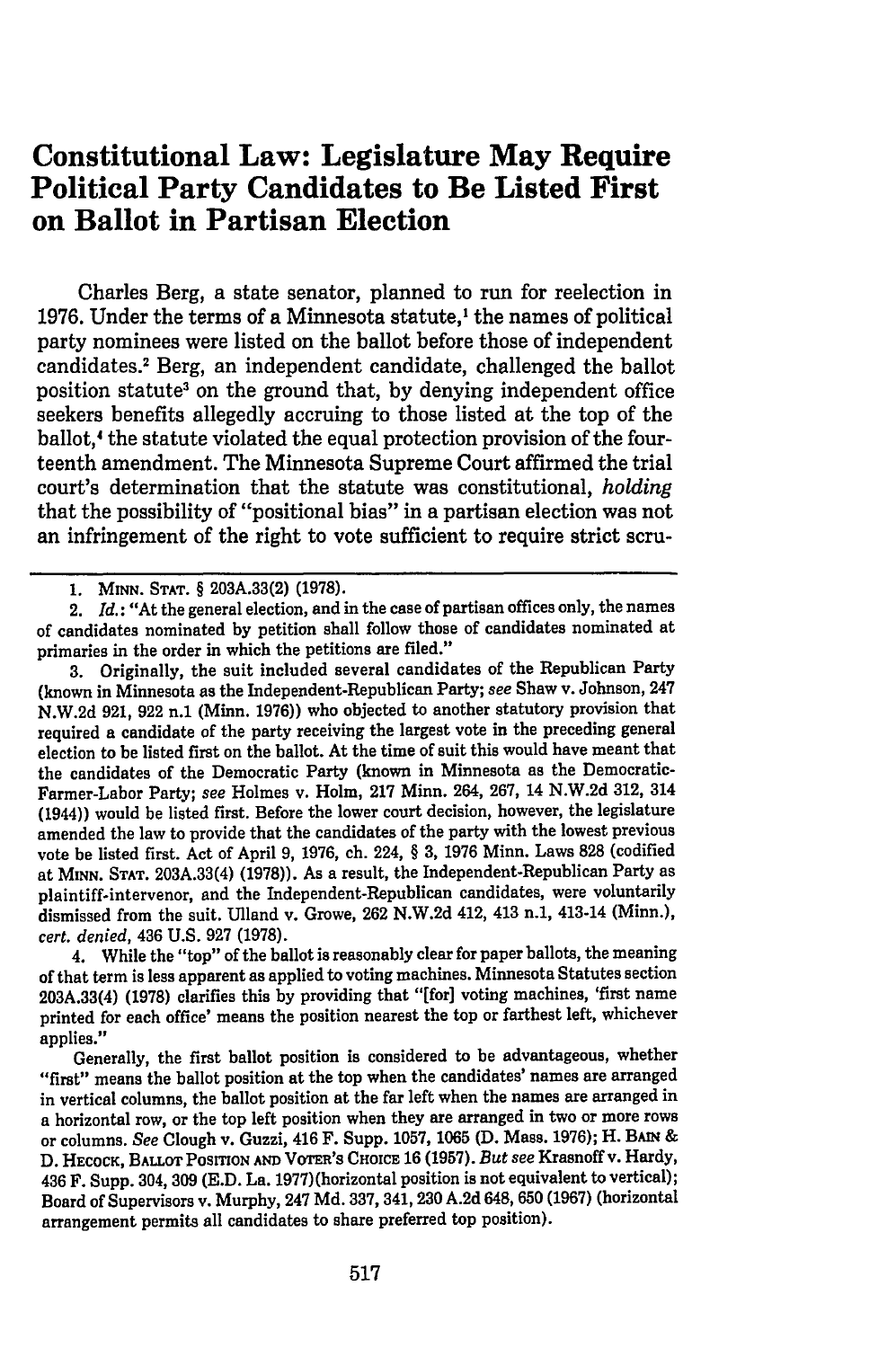tiny of the legislative classification, and that the legislature's desire to assist partisan voters in locating their party's candidates provided a rational basis for the ballot position scheme. *Ulland v. Growe,* 262 N.W.2d 412 (Minn.), *cert. denied,* 436 U.S. 927 (1978).1

The United States Supreme Court has consistently granted states wide latitude in regulating the mechanics of the electoral process.' The Court has also, however, acknowledged the fundamental character of the right to vote and has required that actions regulating this right be "necessary to promote a compelling state interest."7 Although the Court has not yet held that candidates' rights are "fundamental,"<sup>8</sup> it has recognized that the rights of candidates are

*6. See, e.g.,* Storer v. Brown, 415 **U.S.** 724, **730** (1974) ("Decision in this context is very much a 'matter of degree' **. . . .")** (citing Dunn v. Blumstein, 405 **U.S. 330,** 348 **(1972));** Bullock v. Carter, 405 **U.S.** 134, 145 **(1972)** (state may reasonably limit the total number of candidates on the ballot) (dictum).

**7.** Kramer v. Union School Dist., **395 U.S. 621, 627 (1969).** In Reynolds v. Sims, **377 U.S. 533** (1964), the Court said:

Undoubtedly, the right of suffrage is a fundamental matter in a free and democratic society. Especially since the right to exercise the franchise in a free and unimpaired manner is preservative of other basic civil and political rights, any alleged infringement of the right of citizens to vote must be carefully and meticulously scrutinized.

*Id.* at **561-62.**

The Court usually analyzes voting cases through a standard equal protection format, first determining whether a suspect class or fundamental right is affected **by** the legislative scheme. If no such class or right is involved, the provision need only be "rational."

The traditional "rational basis".test represents a judicial posture of extreme deference to the legislature, requiring that the challenged state action be upheld if any justification could be imagined for it. *See, e.g.,* McDonald v. Board of Election Comm'rs, 394 **U.S. 802, 809 (1969);** McGowan v. Maryland, **366 U.S.** 420, 425-26 **(1961).** *See generally* L. TRmE, AmRIc CONsTrrUTONAL LAw §§ 16-2 to **-5 (1978);** Tussman **&** tenBroek, *The Equal Protection of the Laws,* **37** CAUF. L. **RzV. 341 (1949).**

Legislation affecting a fundamental right or suspect class, on the other hand, must undergo "strict scrutiny," generally defined as requiring the state to demonstrate that the law is necessary to promote a compelling state interest and that there is no less burdensome method of accomplishing the state purpose. *See, e.g.,* Dunn v. Blumstein, 405 **U.S. 330,** 342-43 **(1972).** Examination under the strict scrutiny standard is generally so rigorous, and under the rational basis standard so superficial, that the choice of standard is largely determinative of the result. *See* note 48 *infra* and accompanying **text.**

*8. See* Bullock v. Carter, 405 **U.S.** 134, 142-43 **(1972)** ("[Ihe Court has not heretofore attached such fundamental status to candidacy as to invoke a rigorous

**<sup>5.</sup>** Following the trial court decision, but before the Minnesota Supreme Court's decision, Berg ran as an independent candidate and was defeated. Ulland v. Growe, **262 N.W.2d** at 414. Under accepted doctrines, the case was not mooted **by** the defeat, however, since the controversy was "capable of repetition, yet evading review." *See, e.g.,* Storer v. Brown, 415 **U.S.** 724, **737** n.8 (1974); Clough v. Guzzi, 416 F. Supp. **1057, 1060** n.3 **(D.** Mass. **1976);** Gould v. Grubb, 14 Cal. **3d 661, 666** n.5, **536 P.2d 1337, 1340** n.5, 122 Cal. Rptr. **377, 380** n.5 **(1975).**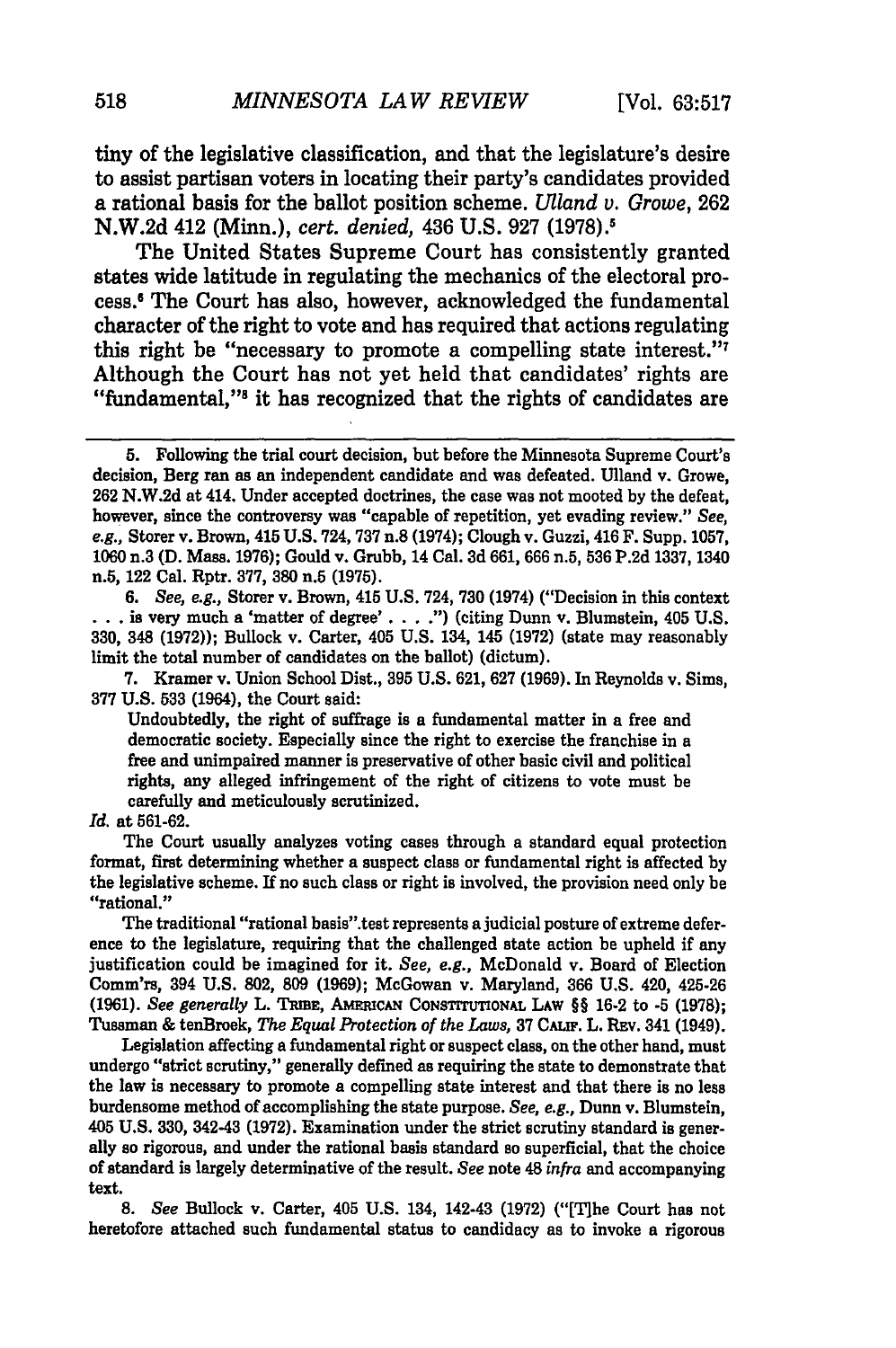"intertwined with the rights of voters." The Court has, therefore, applied the equal protection clause to invalidate state laws regulating the rights of candidates when such regulations infringed the voting rights of candidates' supporters.10

The Supreme Court has not yet considered whether discriminatory ballot position laws infringe the right to vote,<sup>11</sup> but the question has been faced by several other courts.<sup>12</sup> Most courts have found,

standard of review.").

Although most courts have analyzed restrictions on candidates in terms of the impact such restrictions have on the voting rights of the candidates' supporters, some courts, apparently interpreting the Supreme Court's ambiguous language to mean that the fundamental or nonfundamental nature of candidacy is still an open question, have considered candidacy itself to be a fundamental right. *See* Mancuso v. Taft, 476 F.2d 187, 195 n.11, **196** (1st Cir. 1973)(rejecting a narrow reading of Supreme Court cases that would restrict inquiry to situations in which voters were affected by candidate restrictions, and finding the right to run for office to be protected by the first amendment); Zeilenga v. Nelson, 4 Cal. 3d 716, 720-21, 484 P.2d 578, 581-82, 94 Cal. Rptr. 602, 604-05 (1971)(compelling state interest must be shown to justify impinging the fundamental right of candidacy); Johnson v. State Civil Serv. Dep't, 280 Minn. **61, 65,** 157 N.W.2d 747, **750** (1968)(right of candidacy is protected by first amendment); Sorenson v. City of Bellingham, **80** Wash. 2d 547, 552, 496 P.2d 512, 515 (1972) (dictum). *See also* Gordon, *The Constitutional Right to Candidacy,* **25 U. KAN.** L. **Rv.** 545, **562-65, 571 (1977)** (arguing that the Supreme Court should consider candidacy to be a fundamental right and that support for such a position can be found in United States v. Carolene Products Co., 304 **U.S.** 144, **152-53** n.4 **(1938)).**

**9.** Lubin v. Panish, 415 **U.S. 709, 716** (1974); *see* Bullock v. Carter, 405 **U.S.** 134, 142-43 **(1972).**

**10.** *See, e.g.,* Lubin v. Panish, 415 **U.S. 709** (1974)(filing fee); Communist Party v. Whitcomb, 414 **U.S. 441,** 449 (1974)(loyalty oaths); Bullock v. Carter, 405 **U.S.** 134 (1972)(filing fee); Williams v. Rhodes, **393 U.S. 23** (1968)(ballot access). Some circuit courts have also used this indirect approach. *See, e.g.,* Plante v. Gonzalez, **575 F.2d 1119, 1126** (5th Cir. **1978)** (Wisdom, **J.)** (chilling effect of requirement of financial disclosure **by** elected officials); Manson v. Edwards, 482 **F.2d 1076, 1077-78** (6th Cir. 1973)(age restrictions).

**11.** The Court has twice refused to consider claims of denial of equal protection in ballot position cases, Voltaggio v. Caputo, **371 U.S. 232 (1963),** *dismissing appeal as moot to* 210 F. Supp. **337 (D.N.J. 1962);** Ulland v. Growe, 436 **U.S. 927,** *denying cert. to* **262 N.W.2d** 412 (Minn. **1978),** although it did affirm an injunction concerning ballot placement in Mann v. Powell, 314 F. Supp. **677 (N.D. ll. 1969),** *aff'd mem.* **398 U.S. 955 (1970).**

**12.** The diverse nature of the holdings of these other cases makes generalization difficult. Some courts have concluded that the subject statute was unconstitutional. *See, e.g.,* Sangmeister v. Woodard, **565 F.2d** 460 (7th Cir. **1977);** Weisberg v. Powell, 417 **F.2d 388** (7th Cir. 1969)(per curiam); Netsch v. Lewis, 344 F. Supp. **1280 (N.D.** Ill. **1972);** Kautenburger v. Jackson, **85** Ariz. **128, 333 P.2d 293 (1958);** Gould v. Grubb, 14 Cal. **3d 661, 536 P.2d 1337, 122** Cal. Rptr. **377 (1975);** Aryan v. Wayne County Clerk, **381** Mich. **761,160 N.W.2d** 345 **(1968)** (summarized in Wells v. Kent Election Comm'rs, **382** Mich. 112, **122-23,** 168 **N.W.2d** 222, **227** (1969))(rotation of names necessary under constitutional amendment requiring nonpartisan alignment); Holtzman v. Power, **62** Misc. **2d** 1020, **313 N.Y.S.2d** 904, *affl'd,* 34 **A.D.2d 917, 311 N.Y.S.2d** 824, *affl'd,* **27 N.Y.2d 628, 261 N.E.2d** 666, **313 N.Y.S.2d 760 (1970);** Walsh v. Boyle, 166 **N.Y.S. 678,** *rev'd,* **179 A.D. 582,** 166 **N.Y.S.** 681 **(1917).** Other courts have concluded that the operative statute was constitutional. *See, e.g.,* Bohus v. Board of Election Comm'rs,

**19791**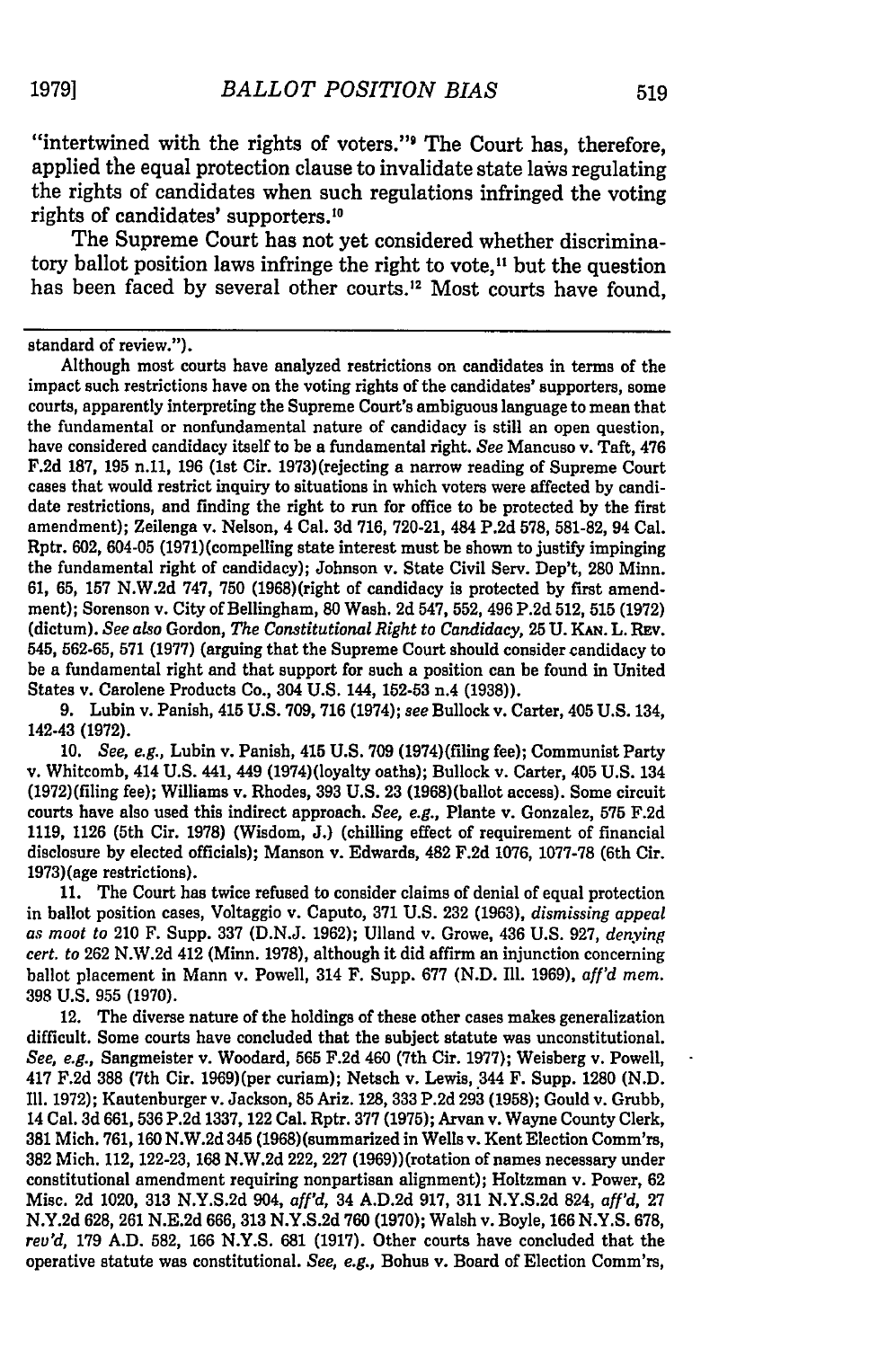either as a matter of judicial notice<sup>13</sup> or on the basis of expert testimony and statistical studies.<sup>14</sup> that positional bias exists. The major-

447 F.2d 821 (7th Cir. 1971); Krasnoff v. Hardy, 436 F. Supp. 304 (E.D. La. 1977); Clough v. Guzzi, 416 F. Supp. 1057 **(D.** Mass. 1976); Voltaggio v. Caputo, 210 F. Supp. **337 (D.N.J. 1962),** *appeal dismissed as moot,* **371 U.S. 232 (1963);** Levy v. Power, 43 Misc. 2d **158, 250** N.Y.S.2d 511, *affl'd,* 21 A.D.2d 751, 252 N.Y.S.2d 51 (1964). In still other cases, the courts' view respecting constitutionality is unclear. *See, e.g.,* Mann v. Powell, **333** F. Supp. 1261 (N.D. Ill. 1969) (statute constitutional on face, but election officials must break ties in balloting positions by nondiscriminatory method like drawing lots); Diamond v. Allison, **8** Cal. 3d 736, 505 1.2d 205, 106 Cal. Rptr. 13 (1973); Mexican-American Political **Ass'n** v. Brown, 8 Cal. **3d 733, 505** P.2d 204,106 Cal. Rptr. 12 (1973)(per curiam); Tsongas v. Secretary of Commonwealth, **362** Mass. 708, **291** N.E.2d 149 **(1972);** Groesbeck v. Board of State Canvassers, 251 Mich. 286, 297, 232 N.W. 387, **391** (1930)(failure of election officials to alternate names of candidates in one county as required by law held not to deceive voters on facts shown).

13. *See, e.g.,* Sangmeister v. Woodard, **565** F.2d 460, 465-66 (7th Cir. 1977); Weisberg v. Powell, 417 F.2d 388, **392** (7th Cir. 1969)(per curiam); Kautenburger v. Jackson, **85** Ariz. 128, **130-31, 333** P.2d 293, 295 (1958); Gould v. Grubb, 14 Cal. **3d** 661, 667-68, **536** P.2d 1337, 1340-41, 122 Cal. Rptr. 377, **380-81** (1975); Board of Supervisors v. Murphy, 247 Md. 337, 341, 230 A.2d 648, 650 (1967); Elliott v. Secretary of State, **295** Mich. 245, 249, 294 N.W. 171, 173 (1940) (per curiam); Groesbeck v. Board of State Canvassers, 251 Mich. 286, 297, 232 N.W. 387, 391 (1930); Holtzman v. Power, 62 Misc. 2d 1020, 1023, 313 N.Y.S.2d 904, 907, *affl'd,* 34 A.D.2d 917, 311 N.Y.S.2d 824, *aff'd,* 27 N.Y.2d 628, **261** N.E.2d 666, 313 N.Y.S.2d **760** (1970); Note, *Position of Candidates' Names and Special Designations on Ballots: Equal Protection Problems* with the Massachusetts Election Law, 9 SUFFOLK U.L. REV. 694, 706-08 (1975).

One authority avers that the Minnesota Supreme Court impliedly recognized the effect of positional bias as long ago as 1913, by referring to the top position as the "preferential" one in Heilman v. Olsen, 121 Minn. 463, 465, 141 N.W. 791, 791 (1913). *See* Note, *supra,* at 710 n.101. *See also* Brief for Appellant at 8, Ulland v. Growe, 262 N.W.2d 412 (Minn.), *cert. denied,* 436 U.S. 927 (1978). Justice Stevens made the assumption that positional bias existed when, writing in his capacity as Circuit Justice in Bradley v. Lunding, 424 **U.S. 1309 (1976),** he referred to a high ballot position as "especially favorable." *Id.* at 1311.

14. *See, e.g.,* Sangmeister v. Woodard, **565** F.2d 460, 463 n.3 (7th Cir. 1977) (listing authorities). *See also* H. BAIN & D. **HECOCK,** *supra* note 4; J. **MUELLER,** RASON **MD** CAPRcE: BALLOT **PATTRNS IN CALIFORrJIA** (1965); Mackerass, *The Donkey Vote,* 40 AUsTL. Q. No. 4, at **89** (1968); Masterman, *The Effect of the "Donkey Vote" on the House of Representatives,* 10 AuSTL. J. POL. & HiST. 221 (1964); Robson & Walsh, *The Importance of Positional Voting Bias in the Irish General Election of 1973,* 22 POL. **STUD.** 191 (1974); Upton & Brook, *The Importance of Positional Voting Bias in British Elections,* 22 **POL. STUD.** 178 (1974); White, *Voters Plump for First on List,* **39 NAT'L** MuNIciPAL REV. 110 (1950); Note, *California Ballot Position Statutes: An Unconstitutional Advantage to Incumbents,* 45 **S. CAL.** L. REv. **365** (1972) [hereinafter cited as *California Ballot Position*]. See generally MASS. LEGISLATIVE RESEARCH **COUNcIL, REPORT RELATIvE TO ORDER** OF **NAMES ON Tim** BALLOT, MASS. H.R. Doc. No. 5312 (Jan. 9, 1974); Note, *supra* note 13; Note, *Equal Protection in Ballot Positioning,* 28 U. FLA. L. REv. 816 (1976); *see also* Bagley, *Does Candidates' Position on the Ballot Paper Influence Voters' Choice? A Study of the 1959 and 1964 British General Elections,* 19 **PARLIAMENTARY AFFAIRS** 162 (1966) (cited as erroneously concluding there was no first position effect in Sangmeister v. Woodard, 565 F.2d 460, 466 n.12 (7th Cir. 1977)).

The most common method used to demonstrate the existence of positional bias is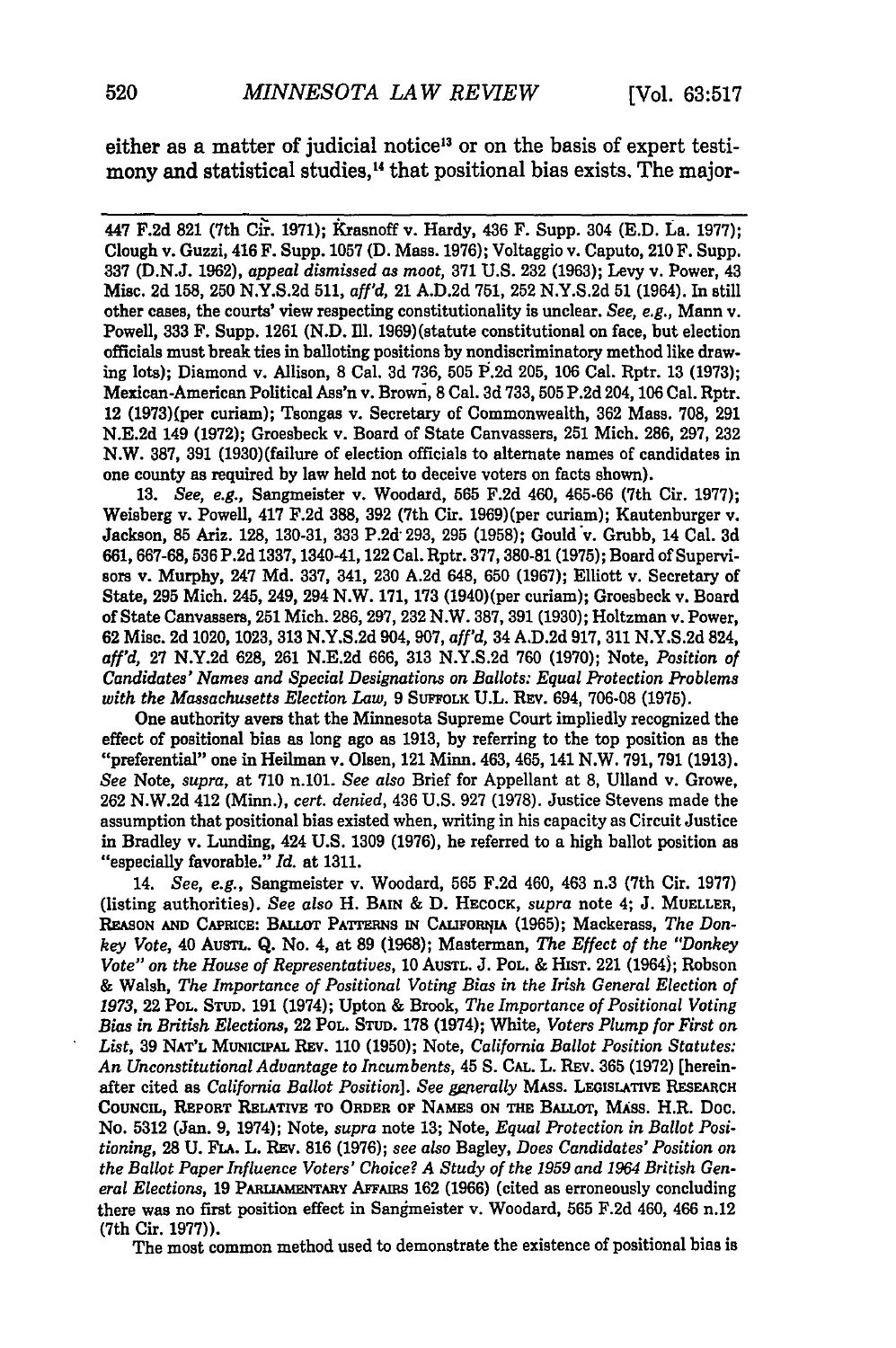ity of these courts have held unconstitutional any scheme that determines ballot position in a discriminatory fashion.<sup>15</sup> Commonly, the courts have permitted the candidates' names to be rotated" or allowed ballot position to be determined by lot.<sup>17</sup>

A minority of courts, on the other hand, have determined that the existence of positional bias has not been proven,<sup>18</sup> or that its

to study an election in which more than one format of the ballot has been prepared, rotating the position of candidates' names. **By** comparing a candidate's percentage of the vote when his name appeared in the top position on ballots with his percentage when his name was in other positions, one may determine if ballot position influenced the election results. *See* H. **BAIN & D.** HEcocK, *supra* note 4, at 47, **51-53.**

**15.** *See, e.g.,* Sangmeister v. Woodard, **565 F.2d** 460 (7th Cir. **1977);** Weisberg v. Powell, 417 **F.2d 388** (7th Cir. **1969)** (per curiam); Netsch v. Lewis, 344 F. Supp. **1280 (N.D.** Ill. **1972);** Kautenburger v. Jackson, **85** Ariz. **128, 333 P.2d 293 (1958);** Gould v. Grubb, 14 Cal. **3d** 661, **536 P.2d 1337,** 122 Cal. Rptr. **377 (1975);** Holtzman v. Power, **62** Misc. **2d** 1020, **313 N.Y.S.2d** 904, *affl'd,* 34 **A.D.2d 917, 311 N.Y.S.2d** 824, *affl'd,* **27 N.Y.2d 628, 261 N.E.2d 666, 313 N.Y.S.2d 760 (1970);** *cf.* Mann v. Powell, **333** F. Supp. 1261 **(N.D. Ill. 1969)** (Secretary of State enjoined from discriminatorily exercising his authority to determine ballot position); Aryan v. Wayne County Clerk, **381** Mich. **761, 160 N.W.2d** 345 **(1968)** (summarized in Wells v. Kent Election Comm'rs, **382** Mich. 112, **122-23, 168 N.W.2d** 222, **227 (1969))** (based on Michigan Constitution); Elliott v. Secretary of State, **295** Mich. 245, 294 N.W. **171** (1940)(based on Michigan Constitu: tion).

**16.** *See, e.g.,* Sangmeister v. Woodard, **565 F.2d** 460 (7th Cir. 1977)(permissible methods of selection not limited to rotation); Kautenburger v. Jackson, **85** Ariz. **128, 333 P.2d 293** (1958) (rotation required rather than listing in alphabetical order); Gould v. Grubb, 14 Cal. **3d 661, 676, 536 P.2d 1337,** 1347, 122 Cal. Rptr. **377, 387** (1975)(permissible solutions include rotation, lottery, and possibly other nondiscriminatory methods); Elliott v. Secretary of State, **295** Mich. 245, 294 N.W. **171** (1940) (mandated rotation).

Ballot rotation involves the use of more than one ballot format to reduce or eliminate positional bias in an election. *See generally* H. **BAIN** & **D. HECOCK,** *supra* note 4, at **16-26.** In the case of paper ballots, one common provision is to have the order of names of the candidates for each office change with every ballot, so that each candidate's name will appear in every position a substantially equal number of times. This can be done either **by** successively moving the top candidate from the head to the foot of the list, or **by** varying the order of names so that each name is preceded at least once and followed at least once **by** every other name. The latter approach, known as "scrambling" the ballot, would also eliminate any effect due to relative positions of the candidates' names. *See id.* at 103-04.

As with paper ballots, rotation on voting machines may be done **by** office group, often with the requirement that all the machines in a precinct have the same format. **If,** however, the legislature has provided that all the candidates of a political party be listed in the same row or column (known as a "party block" ballot), normal officegroup rotation becomes impossible. Rotation may, however, still be done "in concert" so that all candidates of a party are listed first on one ballot, second on the next, and so forth; but unless all races involve an equal number of candidates, this results in occasional blank spaces appearing in the list of candidates for a particular office. *Id.*

**17.** *See* Holtzman v. Power, **62** Misc. **2d** 1020, **313 N.Y.S.2d** 904, **909,** *affl'd,* 34 **A.D.2d 917, 311 N.Y.S.2d** 824, *affl'd,* **27 N.Y.S.2d 628, 261 N.E.2d 666, 313 N.Y.S.2d 760** (1970)(determination **by** lot required).

**18.** Most courts have made such a determination on the basis of the lack of proof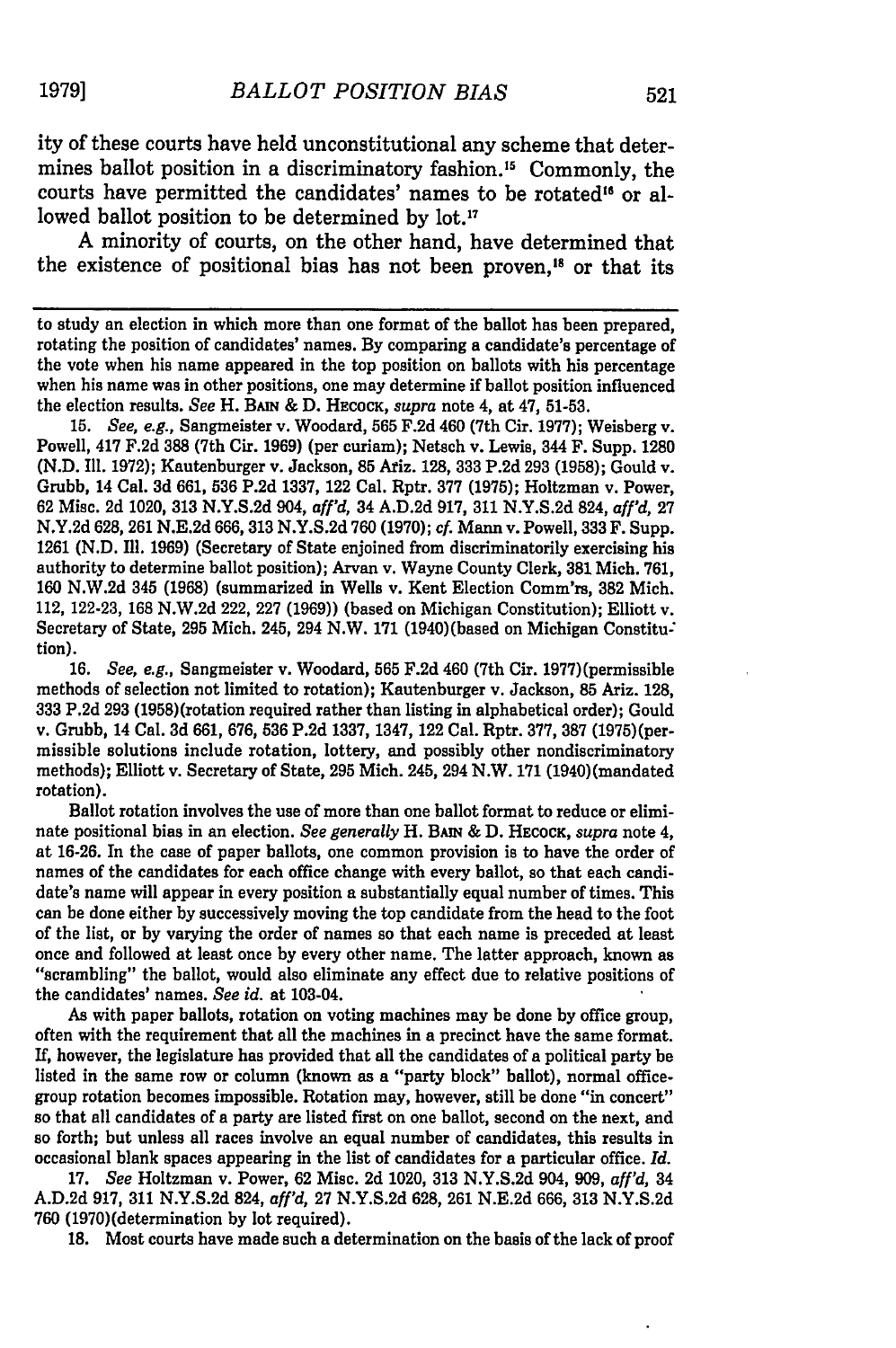impact on voting is insignificant, and have upheld state systems that do not determine ballot position by a random method." A few courts have also relied on evidence indicating that several factors influence the magnitude of positional bias in an election-including the "visibility" of the election<sup>20</sup> and whether it is partisan or nonpartisan-in holding positional bias to be too insignificant to require strict scrutiny of the legislature's purpose.<sup>21</sup>

In *Ulland*, the trial court heard extensive expert testimony on the existence of positional bias in legislative elections<sup>22</sup> and concluded

**A** few studies, in addition, have disputed the existence of positional bias. *See, e.g.,* Byrne & Pueschel, *But Who Should I Vote for for County Coroner?,* **36** J. POL. **778** (1974)(criticized in Sangmeister v. Woodard, 565 F.2d 460, 466 n.12 (7th Cir. 1977)).

19. *See, e.g.,* Bohus v. Board of Election Comm'rs, 447 F.2d **821** (7th Cir. 1971); Krasnoff v. Hardy, 436 F. Supp. 304 (E.D. La. 1977); Clough v. Guzzi, 416 F. Supp. 1057 **(D.** Mass. 1976). *See also* Voltaggio v. Caputo, 210 F. Supp. **337** (D.N.J. 1962), *appeal dismissed as moot,* **371 U.S.** 232 **(1963);** Levy v. Power, 43 Misc. 2d **158,** 250 N.Y.S.2d 511, *affl'd,* 21 A.D.2d 751, 252 N.Y.S.2d 51 (1964); Walsh v. Boyle, 179 A.D. 582, **166** N.Y.S. 681, *rev'g* **166** N.Y.S. 678 (1917).

20. Visibility refers to the level of public awareness of an electoral contest. It is generally lower when the office sought is a comparatively insignificant one, or when the candidates do not campaign vigorously. Record at 79-82, 90-96, Ulland v. Growe, No. 406759 (Minn. Dist. Ct., Ramsey County, 1976) (testimony of Edward Brandt, Assistant Professor of Political Science, College of St. Thomas, St. Paul, Minnesota). It should be noted that the relevant consideration is not the visibility of an election with respect to the population as a whole, but only among the people who go to the polls. *See* note 22 *infra.*

Other possible factors include the size of the district, the number of candidates to be elected, and the relative income and educational levels of voters within a district. Brief for Respondent at **5** n.19, Ulland v. Growe, 262 N.W. 2d 412 (Minn.), *cert. denied,* 436 U.S. **927** (1978)(citing to expert testimony in the Record).

21. *See, e.g.,* Krasnoff v. Hardy, 436 F. Supp. 304, 308 (E.D. La. 1977); Clough v. Guzzi, 416 F. Supp. 1057, 1065-66 **(D.** Mass. 1976).

22. Three witnesses for the plaintiff testified to the existence of positional bias in three Twin City municipal elections that, at the time of trial, were the only partisan Minnesota elections for which the ballots had been rotated. *See* Record at **28-29,** Ulland v. Growe, No. 406759 (Minn. Dist. Ct., Ramsey County, 1976) (stipulation of counsel); *id.* at 188 (testimony of Charles Backstrom, Professor of Political Science, University of Minnesota). The plaintiff's position was also supported by William Morris, a University of Minnesota political science professor, who had examined a 1972 state senate race in Oregon. In that contest, which Morris compared favorably to a 1976 state senate race in Minnesota, *id.* at 130-31, 140, Morris found a positional bias effect of 4.5%. *Id.* at 136. In the 1974 Minnesota House of Representatives elections, that level of positional bias would have reversed the outcome of 22 elections. *Id.* at 154 (testimony of William Morris).

**A** witness for the defendant claimed that his study of a Twin City municipal

at trial. *See, e.g.,* Bohus v. Board of Election Comm'rs, 447 F.2d **821** (7th Cir. 1971); Krasnoff v. Hardy, 436 F. Supp. 304 (E.D. La. 1977); Clough v. Guzzi, 416 F. Supp. 1057 **(D.** Mass. 1976). *See also* Diamond v. Allison, 8 Cal. 3d 736, 505 P.2d 205, 106 Cal. Rptr. **13 (1973);** Mexican-American Political Ass'n v. Brown, 8 Cal. **3d 733, 505** P.2d 204, 106 Cal. Rptr. 12 (1973); Tsongas v. Secretary of Commonwealth, **362** Mass. 708, 291 N.E.2d 149 (1972).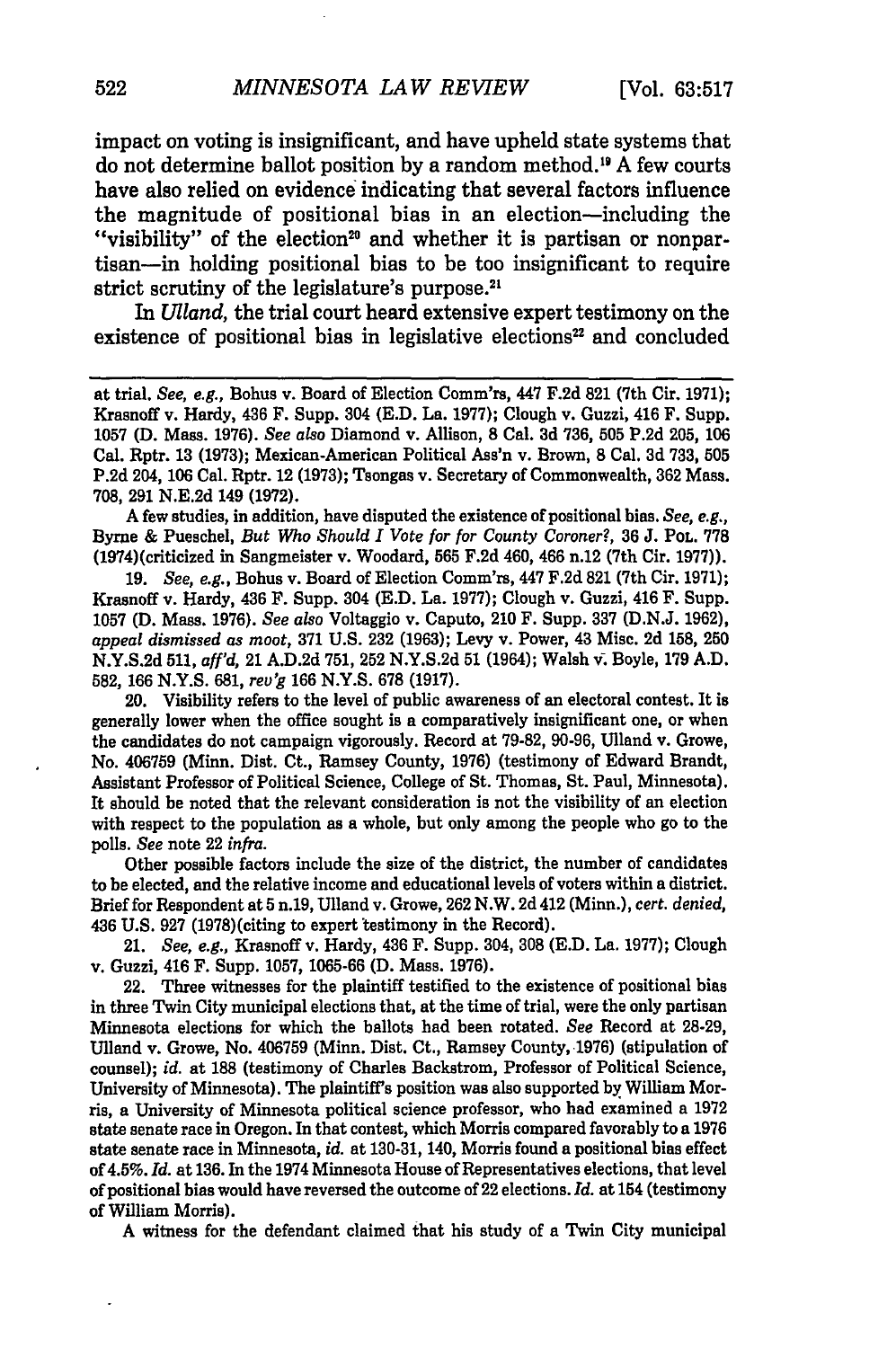that positional bias exists in all elections, although to a lesser extent in partisan or highly visible contests.<sup>23</sup> The Minnesota Supreme Court gave weight to these findings, $<sup>24</sup>$  but held that positional bias</sup> presented less constitutional difficulty than infringements of other kinds of voting rights previously found to be unconstitutional.<sup>25</sup> It reasoned that the magnitude of positional bias present in partisan elections was relatively small and could be reduced, at least in part, by candidates' efforts to inform the public.<sup>26</sup> The court concluded that the alleged deprivation of voting rights was insufficient to trigger strict scrutiny and found the legislature's purpose of assisting voters in locating partisan candidates to be a rational justification for the statute.<sup>27</sup>

In failing to apply a standard of strict scrutiny, the *Ulland* court declined to analogize ballot position cases to those apportionment cases in which strict scrutiny has been required by the United States Supreme Court.2s Beginning with *Gray v. Sanders"* and *Reynolds v.* Sims,<sup>30</sup> the Court, in holding that all citizens have a right to equally effective participation in the political process,<sup>31</sup> has insisted that congressional and legislative districts be equally apportioned on the basis of population. The Court has reasoned that voters in disproportionately large legislative districts cast votes that are unfairly

**23.** Ulland v. Growe, No. **406759,** at 1 (Minn. Dist. Ct., Ramsey County, July **1, 1976)** (memorandum accompanying findings of fact, conclusions of law, and order for judgment), *aff'd,* **262 N.W.2d** 412 (Minn.), *cert. denied,* 436 **U.S. 927 (1978).**

24. **262 N.W.2d** at 414-15 (finding "expert testimony does indicate that an element of positional bias may be operating in some Minnesota elections").

**25.** *Id.* at 416-17 (quoting Clough v. Guzzi, 416 F. Supp. **1057, 1066 (D.** Mass. **1976)).**

**26.** *Id.* at 416 n.12 (quoting Clough v. Guzzi, 416 F. Supp. **1057, 1066 (D.** Mass. **1976)).**

**30. 377 U.S. 533** (1964).

**31.** *See* Reynolds v. Sims, **377 U.S. 533** (1964).

As long as ours is a representative form of government, and our legislatures are those instruments of government elected directly **by** and directly representative of the people, the right to elect legislators in *a free and unimpaired* fashion is a bedrock of our political system. **...**

Full and effective participation **by** all citizens in state government re- quires, therefore, that each citizen have an *equally effective* voice in the election of members of his state legislature. **...**

*Id.* at **562, 565** (emphasis added).

election had produced no evidence of a positional bias effect. *Id.* at 220 (testimony of Charles Backstrom). The plaintiff responded to this argument **by** noting that municipal elections, unlike state senate contests, were **highly** visible elections where the amount of positional bias would probably be less than that in relatively less visible state legislative races held concurrently with a presidential general election. *See id.* at **81-83, 91-92** (testimony of Edward Brandt); *id.* at **130-31** (testimony of William Morris).

**<sup>27.</sup>** *Id.* at **417-18.**

**<sup>28.</sup>** *Id.* at 416.

**<sup>29. 372</sup> U.S. 368 (1963).**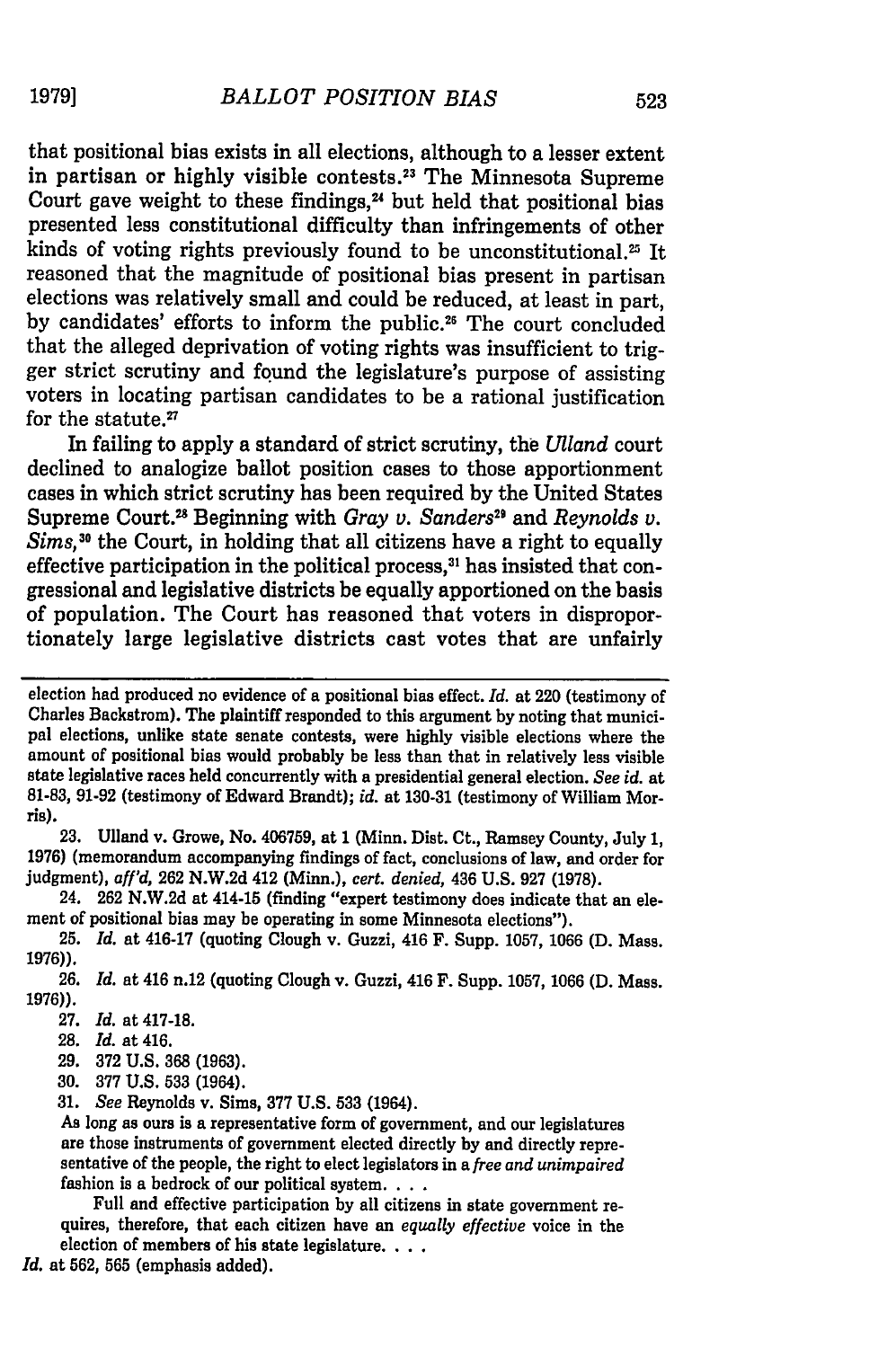"diluted" by votes cast in relatively small districts.<sup>32</sup> Thus, voters in relatively large districts are unconstitutionally denied the right to participate on an equal basis with other voters in the same democratic process. Similarly, one may argue, votes cast by supporters of candidates victimized by discriminatory ballot placement statutes are also diluted by the phenomenon of positional bias.

It is significant that the apportionment analogy was relied on in a California case, *Gould v. Grubb*,<sup>33</sup> in which a ballot position provision providing that incumbents be listed first was held unconstitutional. The California Supreme Court reasoned that placing the names of incumbent candidates in the top ballot position diluted the votes of the other candidates' supporters by allowing an incumbent candidate the possible advantage of extra votes attributable to ballot position. 4 The court concluded that the rationale of the apportionment cases required that ballot position classifications be subjected to strict scrutiny.<sup>35</sup>

The Minnesota Supreme Court, by contrast, reasoned that positional bias can be distinguished from malapportionment on two grounds." First, since voters living in districts that benefited from malapportionment cast a number of "phantom" votes,<sup>37</sup> malapportionment involves voting dilution of a genuinely mathematical nature. In contrast, those voters who choose a candidate on the basis of ballot position are casting real votes that, although irrational, do not cause arithmetical dilution.<sup>38</sup> Second, the victims of malapportion-

37. 262 N.W.2d at 416. When the vote totals of a small district are compared with those of a large one, the total number of voters in each will differ by a mathematically determinable amount. Hence, the residents of the small district effectively receive the benefit of an equivalent number of "phantom" votes.

**38.** *Id.* **A** recent comment also criticized the California Supreme Court's use of the concept of "diluted" votes from the apportionment cases. Comment, *The Supreme Court of California, 1974-75: I1(A) Ballot Position Advantages,* 64 CALW. L. Rv. 239, 338-39 (1976). The author of the comment observed that even after districts have been

<sup>32.</sup> *See, e.g.,* Gray v. Sanders, **372** U.S. **368,** 380-81 (1963) ("The concept of political equality in the voting booth contained in the Fifteenth Amendment extends to all phases of state election **....** [The District Court **...** was right in enjoining the use of [a system in which the effect of a vote decreased as the population of the voter's county increased].").

<sup>33. 14</sup> Cal. **3d** 661, **536** P.2d 1337, 122 Cal. Rptr. **377 (1975).**

<sup>34.</sup> *Id.* at 672, **536** P.2d at 1344, 122 Cal. Rptr. at 384.

<sup>35.</sup> *Id.*

**<sup>36.</sup>** The court relied on the additional ground of insufficient proof: "Unlike the findings in *Gould,* the testimony below, while permitting a finding that positional bias does exist, furnishes no adequate means for measuring its extent." 262 N.W.2d at 416. The California Supreme Court, however, did not mention the exact magnitude of bias present in *Gould,* electing to rely on the trial court finding that there was a "significant advantage" accruing to the top ballot position. *See* Gould v. Grubb, 14 Cal. 3d 661, 664, 667-68, **536** P.2d 1337, 1338, 1340-41, 122 Cal. Rptr. 377, 378, 380-81 (1975). The findings in *Gould* do not appear to differ greatly from the findings in *(Illand.*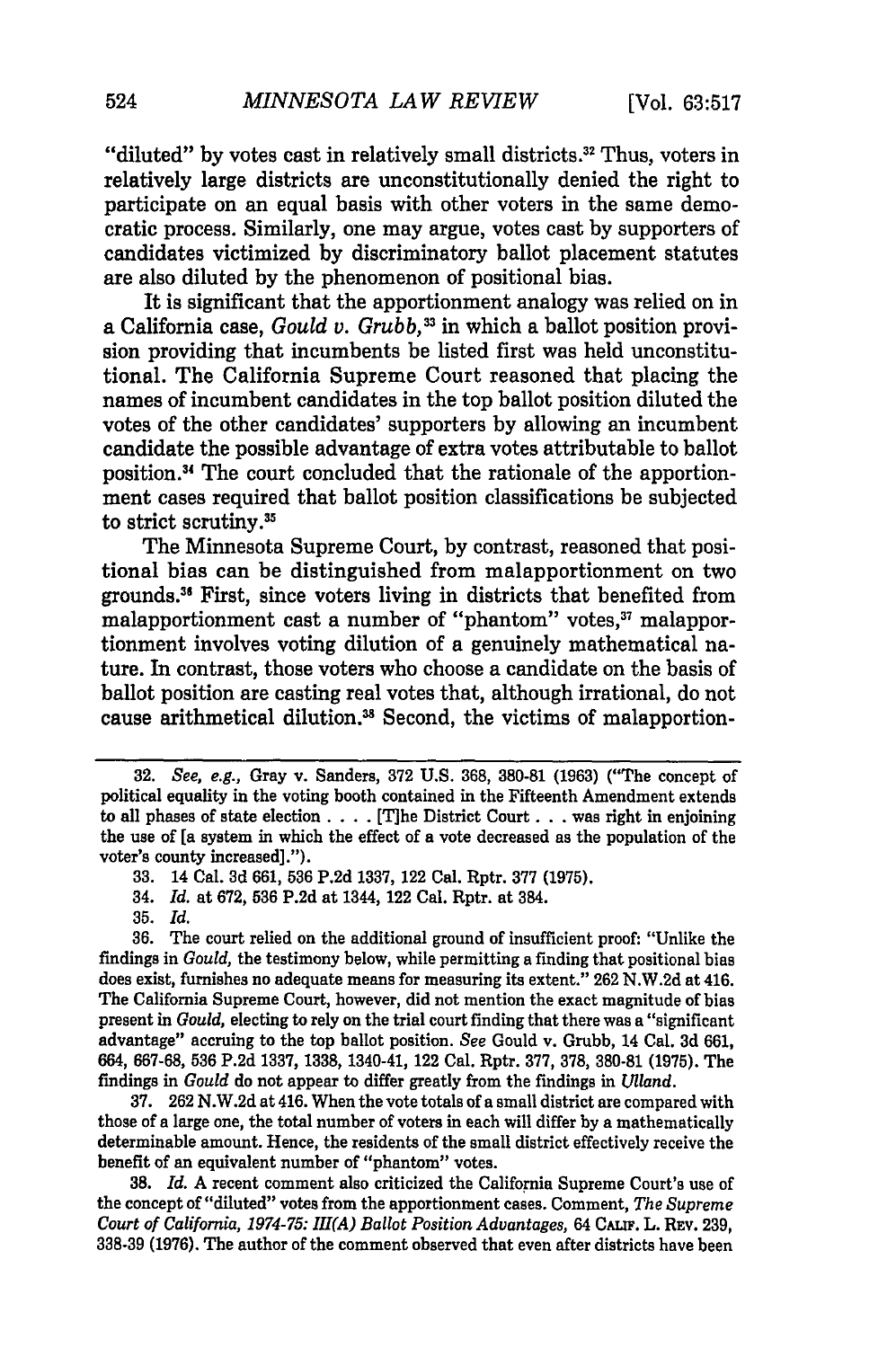ment are completely precluded from remedying their underrepresentation, while candidates disadvantaged by their ballot position can endeavor to increase the visibility of their candidacy and thus reduce the impact of positional bias."

The court's emphasis on the mathematical nature of malapportionment can be faulted on two counts. First, by seizing on the measurability of the dilution of voting power as the relevant distinguishing factor,<sup>40</sup> the court ignored the critical question of whether all

properly apportioned, voters in areas with high turnouts will have less voting power than voters in low-turnout districts. Therefore, "it is apparent that both equality of representation and nondiscrimination against identifiable groups are more important than preserving the equality of the votes actually cast." *Id.* at **339.**

The comment, however, erroneously applied the apportionment cases' votingpower rationale to the high- or low-turnout situation. Voters in high-turnout districts have not been denied an "equally effective" vote. Since districts are apportioned on the basis of population, not size of turnout, each person in high-turnout districts receives the same amount of representation as each person in low-turnout districts. Within the district, all voters have a fair and equal opportunity to influence the choice of representative; voters in high-turnout districts thus have not suffered dilution of their votes in terms that would affect the fairness of the political process.

That cannot be said of either malapportionment or discriminatory ballot position cases. In the former, those in a district with a greater number of inhabitants suffer an interdistrict disadvantage because they receive significantly less representation, per capita, in the legislature. The danger is that a majority of the state's inhabitants will not prevail on a political issue because they are offered the opportunity to select only a minority of the state legislators. In the ballot position cases, voters supporting candidates harmed **by** positional bias suffer an intradistrict disadvantage in that they must counteract the extra votes gained **by** the legislatively favored candidates. The danger in these cases is that a plurality of the voters in a legislative district will not be able to elect their choice of representative because the legislature has chosen to give certain political groups an advantage. Multiplied across the state, this could lead to a legislative body just as unrepresentative as those found in the malapportionment cases.

**39. 262 N.W.2d** at 416 n.12 (quoting Clough v. Guzzi, 416 F. Supp. **1057, 1067 (D.** Mass. **1976)).** Given that the court perceived positional bias to be minimal, it might well have attempted to buttress its arguments **by** analogy to those apportionment cases holding that de minimis malapportionment does not merit strict scrutiny. *See, e.g.,* White v. Regester, 412 **U.S. 755, 763-64 (1973);** Gaffney v. Cummings, 412 **U.S. 735,** 741-42 **(1973).** The analogy would be inapt. When drawing legislative boundaries, one must necessarily rely on census information that is already outdated. Some malapportionment, therefore, is virtually inevitable. Nevertheless, the United States Supreme Court has required that the states create districts with as close to equal populations as possible. *See, e.g.,* Chapman v. Meier, 420 **U.S. 1,** 22 **(1975)** (quoting Reynolds v. Sims, **377 U.S. 533, 577** (1964)); Kirkpatrick v. Preisler, 394 **U.S. 526, 530-31 (1969).** While perfect equality cannot be achieved in apportionment, ballot position equality can be assured **by** rotating the names of the candidates on the ballot. *See* note 16 *supra.*

40. The court made reference to the difficulty of ascertaining just how much positional bias could be expected in an election. *See* Ulland v. Growe, **262 N.W.2d** at 416, 416-17 n.12. Given its admission that positional bias would exist in legislative elections, *id.* at 414-15, the court's apparent concern with the level of bias present implies that it thought that level to be possibly determinative of the statute's constitutionality. It seems clear, however, that any statistically significant level of bias could

**1979]**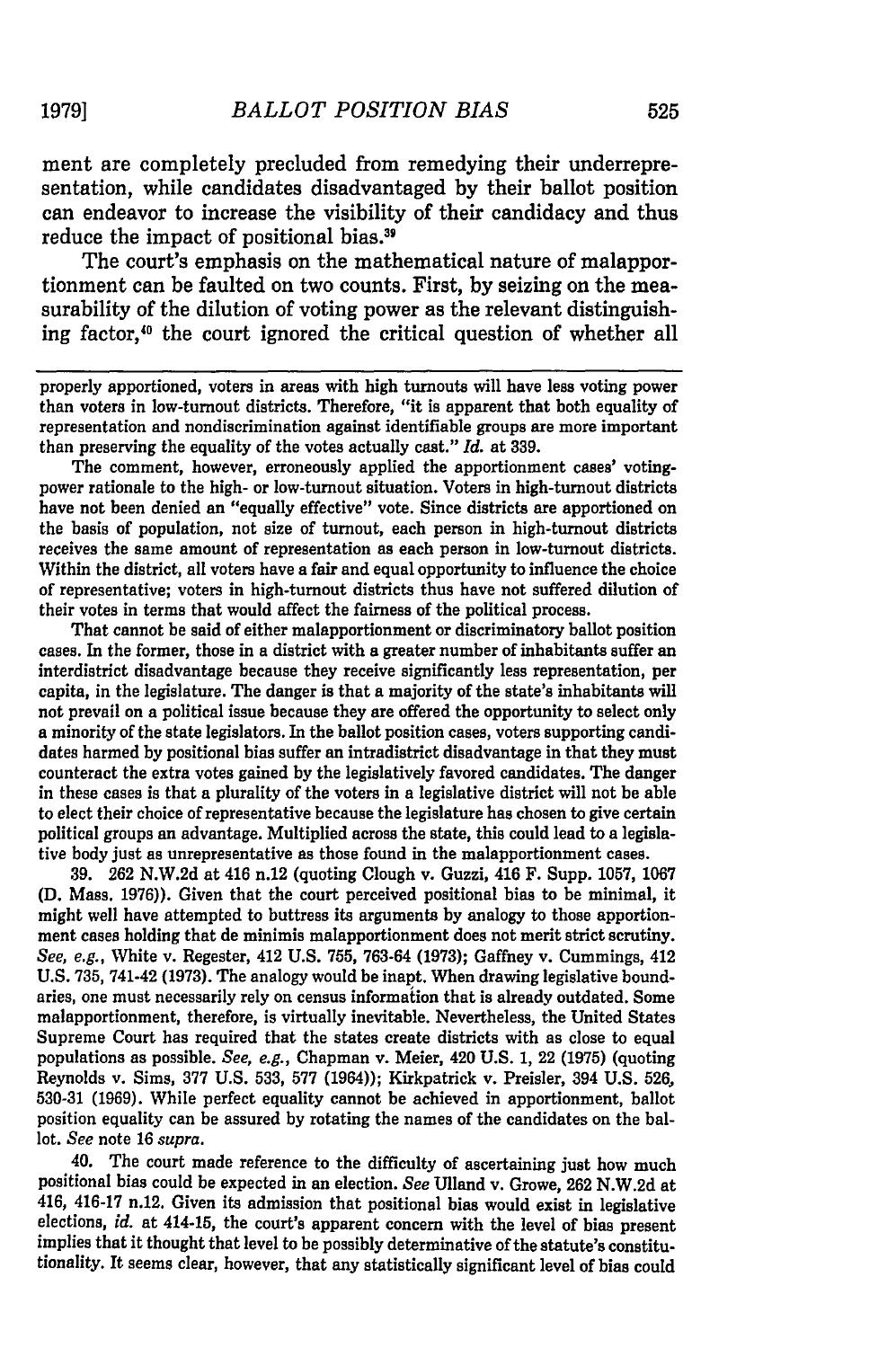voters have a fair and equal opportunity to influence the outcome of the election. Functionally, the rationale of the apportionment cases demands that voting power not be distributed so as to favor voters in certain areas of a state.<sup>41</sup> In a like manner, given the admitted impact of positional bias on vote totals,<sup>42</sup> courts should not allow electoral procedures to systematically favor certain groups by allocating "donkey" votes<sup>43</sup> to partisan candidates. Second, the court may be criticized for relying on the notion that voting dilution caused by positional bias is the result of voter irrationality, and since voters have a right to vote irrationally,<sup>44</sup> any dilution caused by discriminatory ballot placement statutes may not be impugned. The obvious flaw in the court's analysis is its focus on the individual voter, rather than on the action of the state. No one would doubt that an individual has a right to cast a vote on any basis that he wishes. One may, however, question whether the state has the right to systematically direct the irrational vote to partisan candidates. Those voters who cast their vote on the basis of ballot position obviously are unconcerned with which candidate is chosen to represent them. The ultimate effective choice of a candidate is not that of the voters but of the state, which chooses for them when it determines who will be listed at the top of the ballot. The legislature's action, therefore, may determine the representative of the voters.

The Minnesota Supreme Court's assertion that positional bias may be remedied by more vigorous campaigns is also highly questionable. Voters cast "donkey" votes because they do not care enough about an election to inform themselves. While most candidates will presumably try to attract the attention of the public, it is unlikely that they will succeed in communicating with uninterested voters.45 In addition, a legislative candidate's ability to communicate with voters is limited by the relatively low level of funding generally pre-

41. *See* Reynolds v. Sims, 377 U.S. 533, 560, **562-63, 567-68** (1964); Gray v. Sanders, 372 U.S. **368,** 379 (1963).

42. *See* notes 13-14 *supra* and accompanying text.

43. The term "donkey" vote refers to the ballots cast by those voters who select a candidate on the basis of ballot position. *See California Ballot Position, supra* note 14, at 375 n.19.

44. 262 N.W.2d at 416. *See* Clough v. Guzzi, 416 F. Supp. 1057, 1067 **(D.** Mass. 1976)("Voters have no constitutional right to a wholly rational election, based solely on reasoned consideration of the issues and the candidate's positions, and free from other 'irrational' considerations as a candidate's ethnic affiliation, sex, or home town."). *See also* Krasnoff v. Hardy, 436 F. Supp. 304, **308 (E.D.** La. **1977).**

45. *See* W. **FLANIGAN & N. ZINGALE,** PouITcAL **BEHAVIOR OF AMERIcA ELECTORATE** 19-24 **(3d** ed. **1975).**

effect the outcome of a close election. *See* note 14 *supra.* If effect on the election is not the test, one can only speculate as to where the court would draw the line if the level of bias could be determined to a certainty.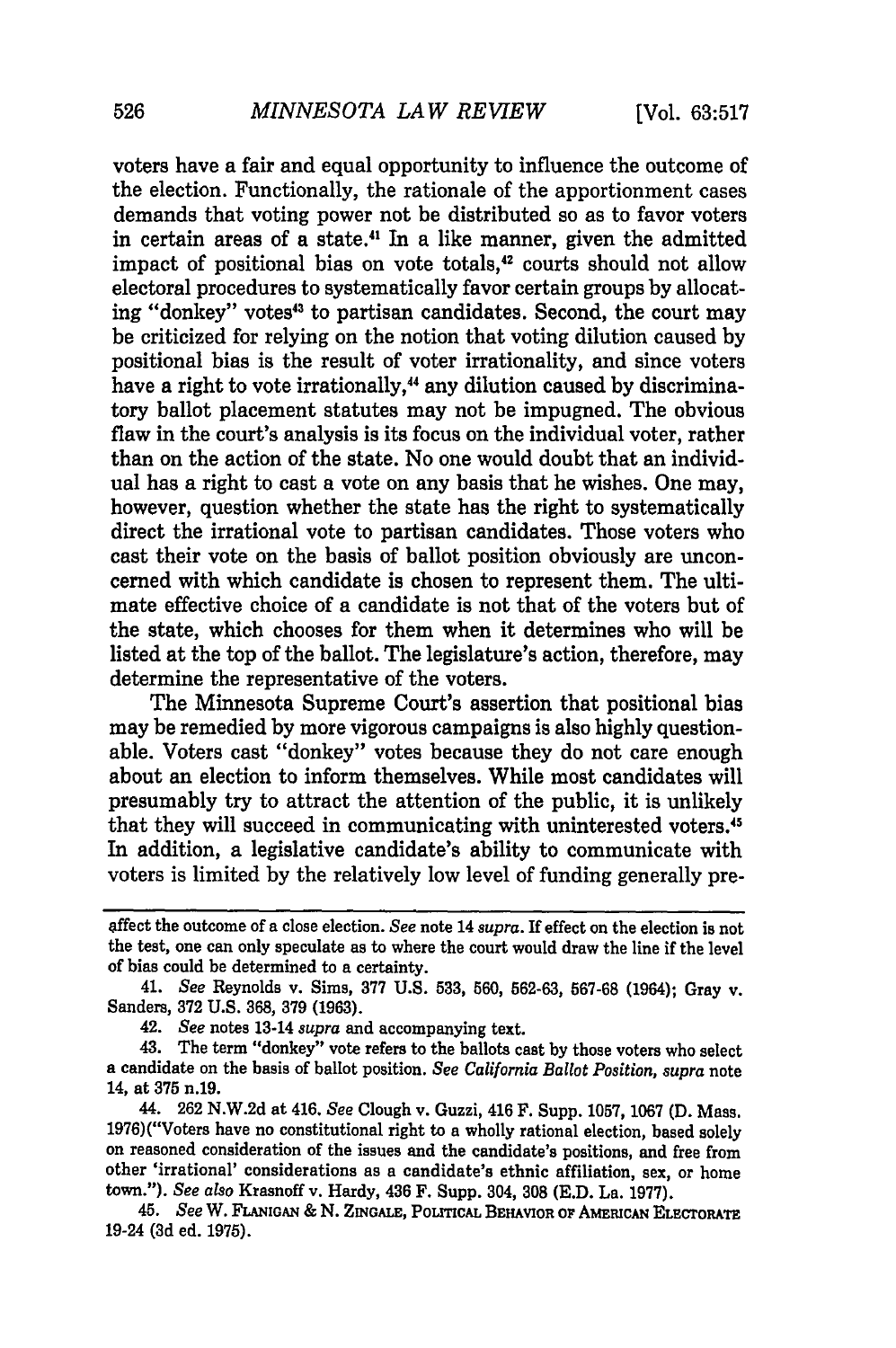sent in such campaigns.<sup>46</sup>

The court may also be faulted more generally for having failed to explicate a standard for determining when a statute regulating the electoral process constitutes a "sufficiently direct infringement on fundamental franchise rights"<sup>47</sup> to call for application of the strict scrutiny test. Since here, as in many equal protection cases, the choice of a standard of review was tantamount to a decision on the merits,<sup>48</sup> the court's failure to develop a principled test for distinguishing between cases involving important or insignificant rights of candidates' supporters can only serve to obscure the "true basis of the [c]ourt's decision . . **.,.**

It is clear that the traditional two-tiered test may not be appropriate for cases involving the rights of candidates. It is also obvious that regulations affecting candidates cannot be easily divided into those that directly infringe the right to vote, which must pass muster under the strict scrutiny standard, and those that have a minor impact on voting rights, which must satisfy only the minimal scrutiny test. A better approach would be to recognize explicitly that restrictions on the rights of candidates may have a greater or lesser impact

47. Ulland v. Growe, **262 N.W.2d** at 415.

*48. See* **Gunther,** *The Supreme Court, 1971 Term-Foreword: In Search of Evolving Doctrine on a Changing Court: A Model for a Newer Equal Protection,* **86** HARv. L. REv. 1, **8** (1972). Under the traditional formulation of the two-tiered test, there are few cases in which a state classification has survived strict scrutiny. For some of the rare examples see Buckley v. Valeo, 424 U.S. 1, 25, 143 (1976) (upholding federal ceiling on contributions to political campaigns); Marston v. Lewis, 410 U.S. 679, 681 **(1973)** (upholding fifty-day voter residence requirements); Korematsu v. United States, **323** U.S. 214, 216, 219 (1944)(upholding exclusion of Japanese-Americans from areas of West Coast). Examples of a state law being held unconstitutional under the rational basis standard of review are also rare. *See, e.g.,* Turner v. Fouche, 396 U.S. 346, 363- 64 (1970) (striking down requirement that members of school board be property owners); Morey v. Doud, 354 U.S. 457, 467-69 (1957)(irrational to exempt a particular business entity from law), *overruled,* City of **New Orleans** v. Dukes, 427 U.S. 297 (1976). As Professor Gunther has noted, strict scrutiny has often been "strict" in theory and fatal in fact, while other situations have received "minimal scrutiny in theory and virtually none in fact." Gunther, *supra,* at **8.**

49. San **Antonio** School District v. Rodriguez, **411** U.S. 1, 110 (1973)(Marshall, **J.,** dissenting).

**1979]**

<sup>46.</sup> *See* **H. ALEXANDER, MoNEYNPoLrics 117-21 (1972); G. THAYER,** WHO **SHAKES THE MONEY** TREE **9 (1973).** The figures for state legislative campaign expenditures bear out the low level of funds available. Furthermore, the amount available to candidates varies depending on the office sought. In the **1976** Minnesota election for state legislative offices, for example, contributions from individuals, associations, funds, and political committees averaged \$7,149 for each of the **168** senatorial candidates, while the average was only **\$3,737** for each of the **333** state representative candidates. *Compare* **MINNESOTA STATE ETHicAL PRACTIcES BOARD, 1976 CAMPAIGN FINANCE SUMMARY: II. CANDIDATES FOR STATE SENATOR 1 (1977),** *with* **MINNESOTA STATE ETHIcAL PRAcncs** BOARD, 1976 CAMPAIGN FINANCE SUMMARY: I. CANDIDATES FOR STATE REPRESENTATIVE 1 **(1977).**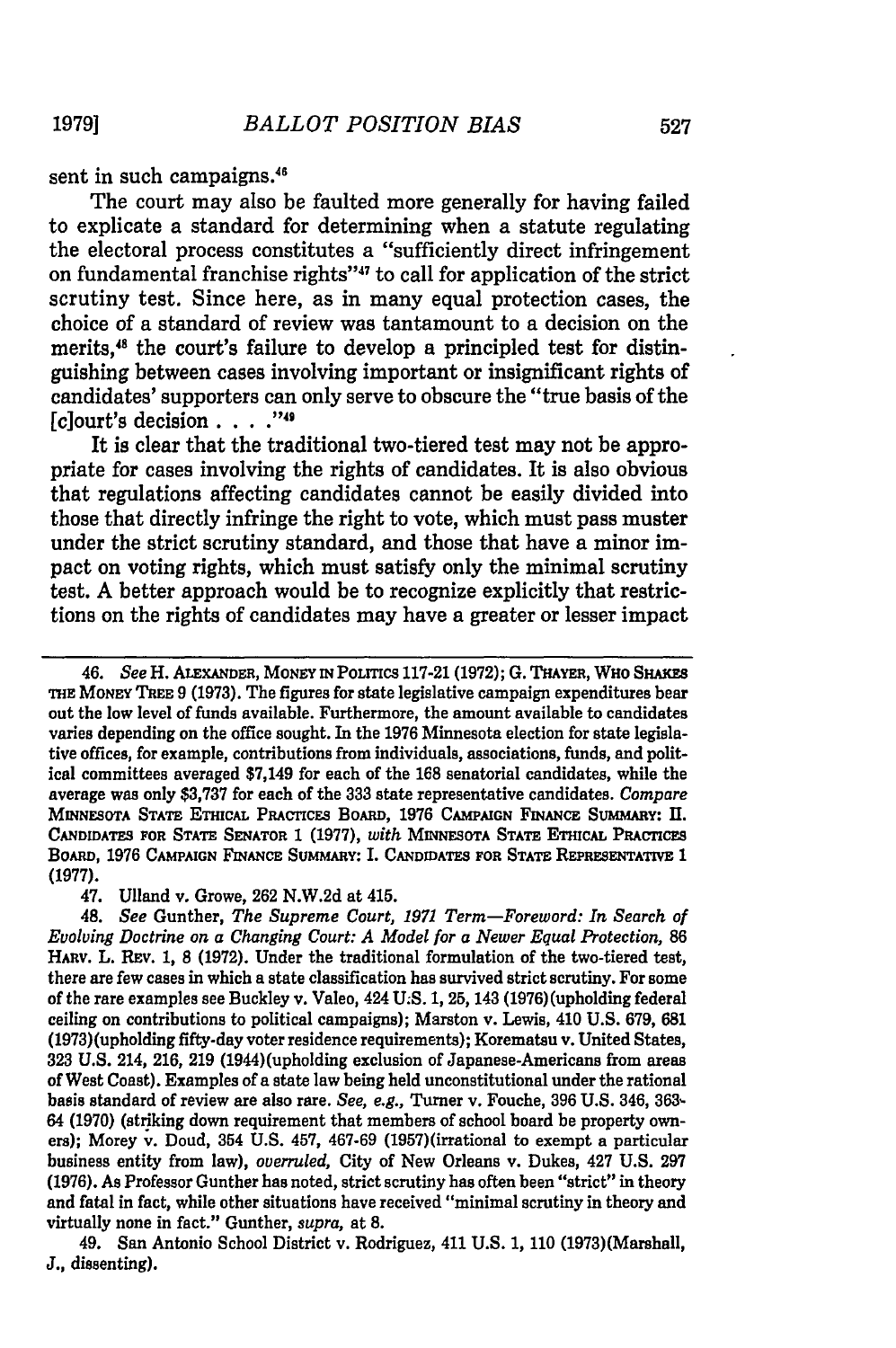on the rights of a candidate's supporters to participate on an equal basis with other voters in elections." Similarly, regulations of the electoral process may promote a variety of state interests, some of which are certainly more important than others.<sup>51</sup> The Minnesota court should have considered the adoption of an approach that would have permitted them to weigh explicitly "the interests which the state claims to be protecting" against the "interests of those who are disadvantaged" by the regulation.<sup>52</sup>

The adoption of a more flexible decisional format, in addition, would have been consistent with recent trends in equal protection law. The United States Supreme Court appears to have used an intermediate standard of review in cases involving sex discrimination.<sup>53</sup> It has been urged, further, that the Court adopt a sliding scale approach<sup>54</sup> that would resemble a balanced weighing of the relevant factors." Some courts have explicitly formulated their own equal pro-

51. For example, states appear to have a strong interest in placing some kind **of** limit on the length of the ballot, *see* note 6 *supra,* but have less of an interest in promoting the election of incumbents. *See* Netsch v. Lewis, 344 F. Supp. 1280 (N.D. Ill. 1972)(per curiam). *See generally* Simson, *A Method for Analyzing Discriminatory Effects Under the Equal Protection Clause,* **29 STAN.** L. REv. 663, 668, **710** (1977).

**52.** Williams v. Rhodes, 393 U.S. 23, **30** (1968).

**53.** *See, e.g.,* Califano v. Goldfarb, 430 U.S. 199, 210-11 **(1977);** Craig v. Boren, 429 U.S. 190, 204 (1976); Stanton v. Stanton, 421 U.S. 7 (1975); Kahn v. Shevin, 416 U.S. 351, **353** (1974); Reed v. Reed, 404 U.S. 71, 76 (1971). Several Justices have criticized the two-tiered approach to equal protection cases. *See, e.g.,* Illinois State Bd. Elections v. Socialist Workers Party, 99 **S.** Ct. 983 (1979) (Blackmun, J., concurring); Craig v. Boren, 429 U.S. 190, 210-11, n. \* (1976)(Powell, J., concurring); *id.* at 212 (Stevens, J., concurring); Massachusetts Bd. of Retirement v. Murgia, 427 U.S. 307, 318-21 (1976) (Marshall, J., dissenting); Vlandis v. Kline, 412 U.S. 441, **458-59** (1973) (White, J., concurring); San Antonio Independent School Dist. v. Rodriguez, 411 U.S. 1, 62-63 (1973) (Brennan, J., dissenting); *id.* at 98-99 (Marshall, J., dissenting, joined by Douglas, J.).

54. *See, e.g.,* Massachusetts Bd. of Retirement v. Murgia, 427 U.S. **307** (1976)(Marshall, J., dissenting); San Antonio Independent School Dist. v. Rodriguez, 411 U.S. 1 (1973)(Marshall, J., dissenting); Dandridge v. Williams, 397 U.S. 471 (1970) (Marshall, J., dissenting); Comment, *A Case Study in Equal Protection: Voting Rights and a Plea for Consistency,* 70 Nw. U.L. Rav. 934, 942-43, 945 (1976); cf. Simson, *supra* note 51, at 678-81 (proposing multiparameter test).

**55.** At times, the Court has seemed to approximate a sliding scale or balancing approach by emphasizing the various factors that must be considered in all equal protection cases. *See, e.g.,* Storer v. Brown, 415 U.S. 724, 730 (1974); Police Dep't v. Mosley, 408 U.S. 92, 95 (1972); Weber v. Aetna Cas. & Sur. Co., 406 U.S. 164, 173 (1972).

**<sup>50.</sup>** For instance, denial of access to the ballot box because of inability to pay high filing fees, *see, e.g.,* Lubin v. Panish, 415 U.S. 709 (1974); Bullock v. Carter, 405 U.S. 134 (1972), is a much greater restriction on the ability of groups of voters to elect a representative than refusing an independent candidate permission to place a statement of political philosophy or identification on the ballot. *See, e.g.,* Krasnoff v. Hardy, 436 F. Supp. 304 (E.D. La. 1977); Ihlenfeldt v. State Election Bd., 425 F. Supp. 1361 (E.D. Wis. 1977).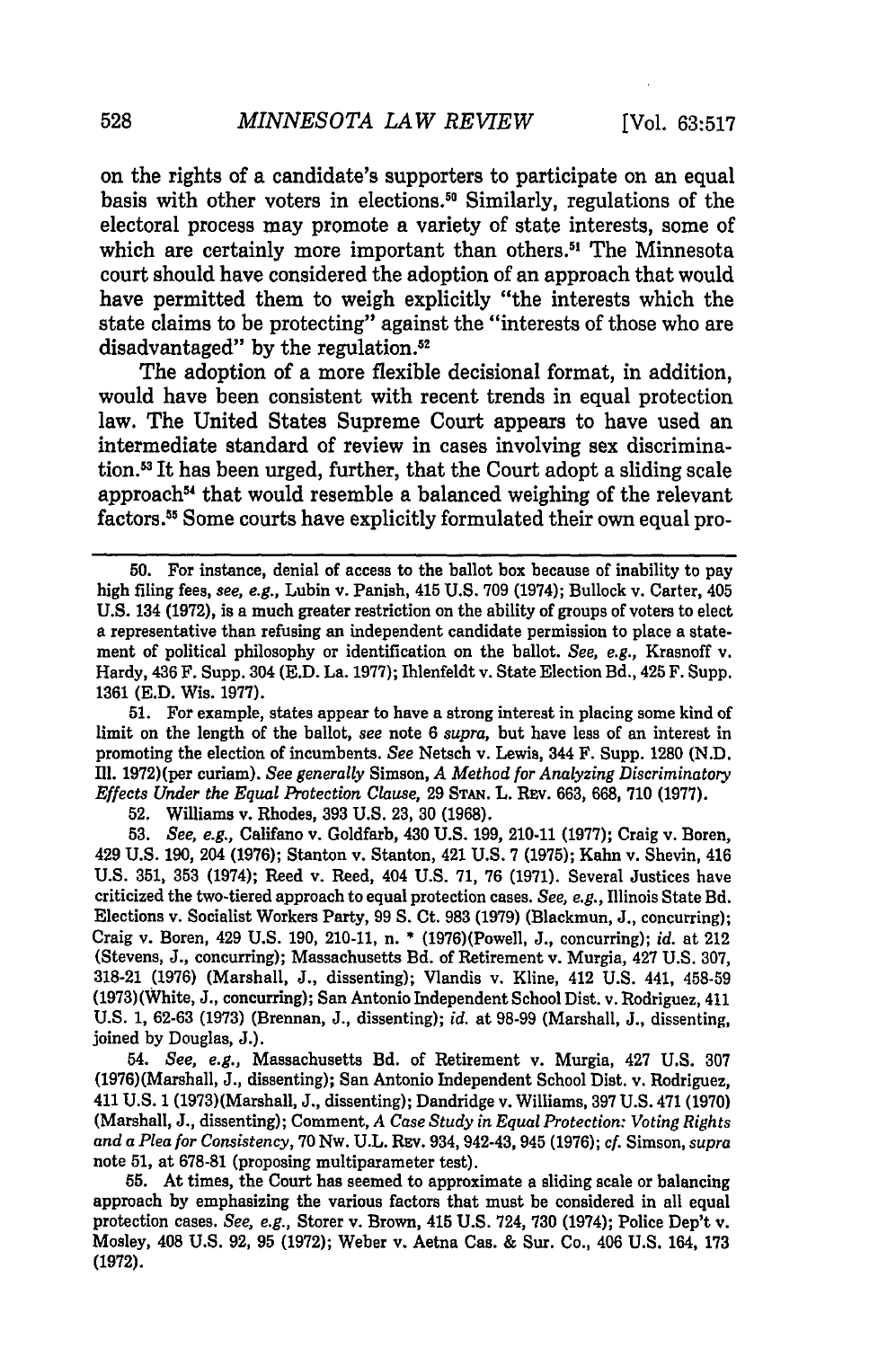tection tests to supplant the two-tiered approach of the United States Supreme Court.<sup>58</sup>

The adoption of either an intermediate standard of review or a sliding scale approach would have led to different results in the instant case. On one hand, the court accepted the existence of positional bias.<sup>57</sup> On the other hand, the justification for the ballot position statute under consideration in Ulland-that voters need assistance in locating partisan candidates-is singularly unconvincing.<sup>58</sup> It is clear that the statute involved in *Uland* can escape invalidation only under the most minimal level of scrutiny.<sup>59</sup>

The court in *Ulland* misjudged the significance of the voting

The Minnesota Supreme Court has acknowledged the trend away from the twotiered test. *See* Davis v. Davis, **297** Minn. **187, 189** n.2, 210 **N.W.2d 221, 223** n.2 **(1973);** Schwartz v. Talmo, **295** Minn. **356,** 364, **205 N.W.2d 318, 323,** *appeal dismissed,* 414 **U.S. 803 (1973).** Justice MacLaughlin has been more explicit: "I **.. .**believe the renewed vigor given **by** the United States Supreme Court to 'traditional' equalprotection review compels a stricter review of nonsuspect classifications and nonfundamental interests than has been granted in the past." *Id.* at **366, 205 N.W.2d** at 324 (MacLaughlin, **J.,** dissenting, joined **by** Rogosheske **&** Kelly, **JJ.).**

**57.** *See* notes **22-25** *supra* and accompanying text.

**58.** In the case of extraordinarily lengthy lists of candidates, further provision arguably might be made for assisting partisan voters in locating their candidates. The state has other, admittedly legitimate, methods of reducing voter confusion **by** limiting the number of candidates, *see* cases cited at note **6** *supra,* but there is no need to extend such a concern to the much more common situation, such as that usually presented **by** legislative races, of contests involving only a few candidates. **A** recent case, Board of Election Comm'rs v. Libertarian Party, **591 F.2d** 22 (7th Cir. **1979)** (strong dissent **by** Swygert, **J.),** upheld the placement of major party candidates before minor party candidates primarily on the basis that voter confusion would result from separation of slates of major parties on a party block ballot. The ballot under consideration was quite complicated, containing nearly sixty elective contests, however, the court could have obviated the difficulties involved in using on "in concert" rotation **by** requiring the county election officials to determine the candidates' ballot position **by** an office group basis. *See* note **16** *supra.*

**59.** Indeed, in Holtzman v. Power, **62** Misc. **2d 1020, 1024, 313 N.Y.S.2d 904,908-** *09, affl'd,* 34 **A.D.2d 917, 311 N.Y.S.2d** 824, *aff'd,* **27 N.Y.2d 628, 261 N.E.2d 666, 313 N.Y.S.2d 760 (1970),** a provision that gave the first ballot position to the incumbent

**19791**

*<sup>56.</sup> See, e.g.,* Boraas v. Village of Belle Terre, 476 **F.2d 806,** 814 **(2d** Cir. 1973)("[The test for application of the Equal Protection Clause is whether the legislative classification is *in fact* substantially related to the object of the statute.") (emphasis in original), *rev'd on other grounds,* 416 **U.S.** 1 (1974)(Supreme Court did not apply Second Circuit formulation of test); Demiragh v. DeVos, 476 **F.2d** 403, 405 **(2d** Cir. 1973)(following *Boraas);* Hoover v. Meiklejohn, 430 F. Supp. 164, **168-69 (D. Colo.** 1977)(adopting balancing test); Roe v. Ingraham, **357** F. Supp. **1217, 1219 (S.D.N.Y.** 1973)(following *Boraas);* Alevy v. Downstate Medical Center, **39 N.Y.2d 326,** 334, 348 **N.E.2d 537,** 544, 384 **N.Y.S.2d 82, 89 (1976)** (dictum)("[W]e **...** are ready to adopt middle ground tests in situations where such review is warranted."). The validity of these cases presumably depends on the view that it is the Supreme Court's result and not its method of analysis that is binding on other courts in constitutional litigation.